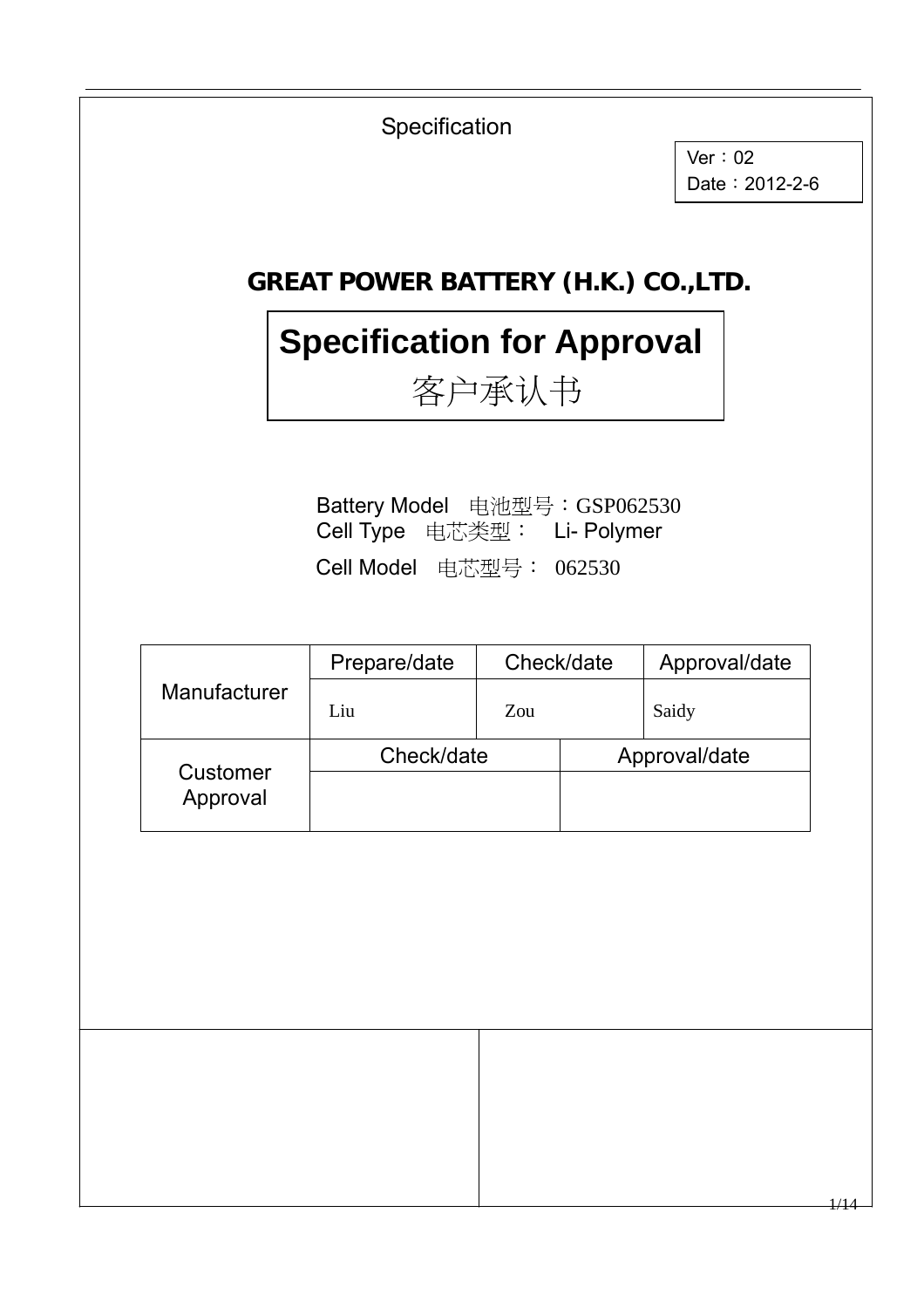#### History of revision

版本更改历史记录

| Version<br>版本号 | Date<br>更改时间 | Event<br>更改内容 |
|----------------|--------------|---------------|
| 01             | 2012-2-6     | First issue   |
|                |              |               |
|                |              |               |
|                |              |               |
|                |              |               |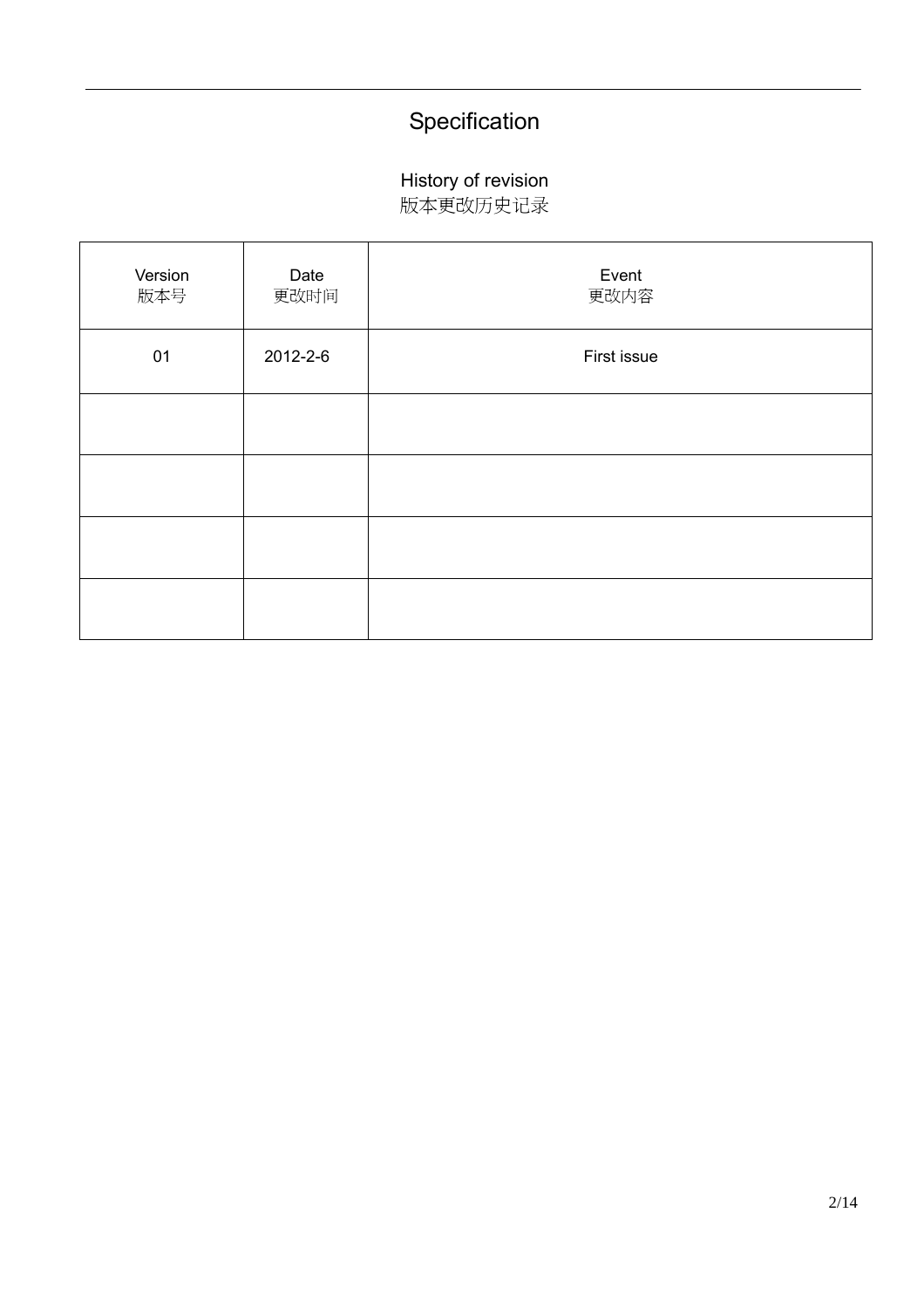# Contents 目录

| 5 · Battery Performances Test Criterion 电池性能测试规范 ……………………………………………………5 |  |
|------------------------------------------------------------------------|--|
|                                                                        |  |
| 5.2 Measurement Apparatus 测试设备 …………………………………………………………………………5           |  |
|                                                                        |  |
|                                                                        |  |
|                                                                        |  |
|                                                                        |  |
|                                                                        |  |
|                                                                        |  |
|                                                                        |  |
|                                                                        |  |
|                                                                        |  |
|                                                                        |  |
|                                                                        |  |
|                                                                        |  |
|                                                                        |  |
|                                                                        |  |
|                                                                        |  |
|                                                                        |  |
|                                                                        |  |
|                                                                        |  |
|                                                                        |  |
|                                                                        |  |
|                                                                        |  |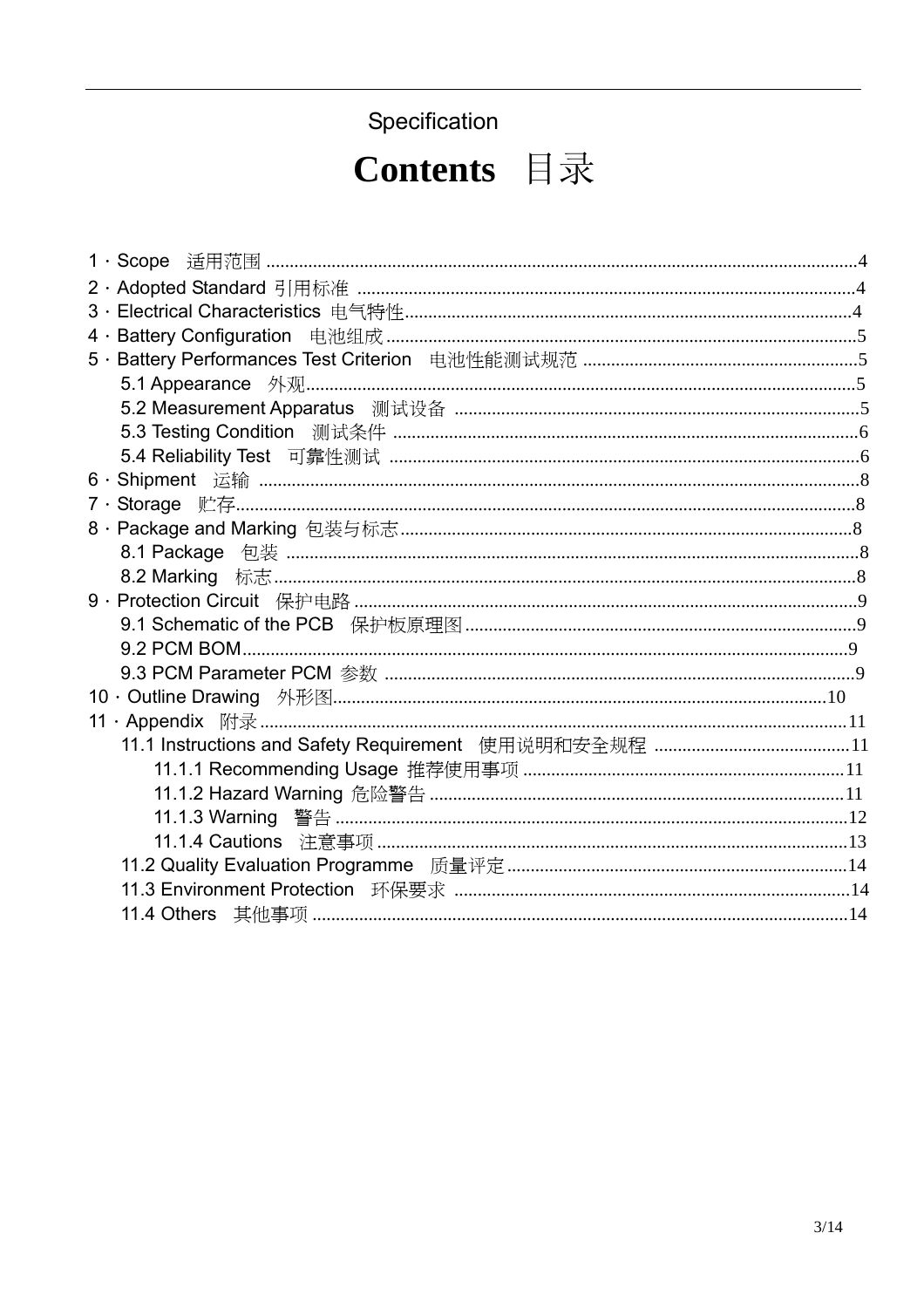#### **1**.**Scope** 适用范围

This description defines the general requirements for the battery's rating parameter, electrical requirement, safety requirement, environmental compatibility, test and judgment, usage instructions, safety regulation, quality evaluation and packaging, marking, storage, shipment and handling, which cellular phone battery with 043040PL Rechargeable battery cell, adapted for 062530 Digital products.

本规格书描述电池之标称参数、电气特性、安全性能、环境适应性及其实验和判定、使用说明和安全规 程、质量评定及包装、标志、贮存、运输等。适用于采用 062730 电芯制成的配套电池。

#### **2**.**Adopted Standard** 引用标准

GB/T18287-2000, The People's Republic of China General Regulations of Lithium Ion Battery for Cellular Phone.

GB/T 18287-2000 中华人民共和国蜂窝电话用锂离子电池总规范。

#### **3**.**Electrical Characteristics** 电气特性

| No 序号           | Item 内容                                      | Parameter 参数                                                         |                     | Remark 备注                                                             |
|-----------------|----------------------------------------------|----------------------------------------------------------------------|---------------------|-----------------------------------------------------------------------|
| 1               | <b>Rating Voltage</b>                        | 3.7V                                                                 |                     |                                                                       |
| $\overline{2}$  | Capacity<br>标称容量                             | Typical:<br>450mAh<br>典型:<br>Minimum: 400mAh<br>最小:                  |                     | after<br>0.2C discharge<br>full charge<br>完全充电后用 0.2C 放电至<br>截止电压的容量。 |
| 3               | Charge Voltage<br>充电电压                       | 4.2V±0.05V                                                           |                     |                                                                       |
| 4               | Impedance<br>内阻                              | 150m $\Omega$ (Max)                                                  |                     |                                                                       |
| 5               | <b>Charging Mode</b><br>充电方式                 | C.C/C.V.<br>恒流/恒压方式                                                  |                     | <b>Constant Current</b><br>/Constant Voltage<br>恒流/恒压 视电池<br>电压转换     |
| $6\phantom{1}6$ | <b>Charging Method</b><br>充电方法               | Standard Charging 0.2C<br>标准充电 0.2C<br>Fast Charging 1C              |                     | Charging Current 50mA<br>充电电流:<br>Charging Current 250mA              |
| $\overline{7}$  | <b>Charging Time</b><br>充电时间                 | 快速充电 1C<br><b>Standard Charging</b><br>标准充电<br>Fast Charging<br>快速充电 | 8Hours<br>2.5 Hours | 充电电流                                                                  |
| 8               | End of Discharge<br>Voltage<br>放电截止电压        | 3.00V±0.1V                                                           |                     |                                                                       |
| 9               | Overcharge Voltage<br>过充电保护电压                | 4.28±0.2V                                                            |                     |                                                                       |
| 10              | Over Discharge Cut Off<br>Voltage<br>过放电保护电压 | $2.9 + 0.1V$                                                         |                     |                                                                       |
| 11              | <b>Over Current</b><br>过电流保护                 | $2-6A$                                                               |                     |                                                                       |
| 12              | <b>Short Circuit</b><br>输出短路保护               | Recover after removing the<br>short circuit load<br>保护后撤销短路负载回复      |                     |                                                                       |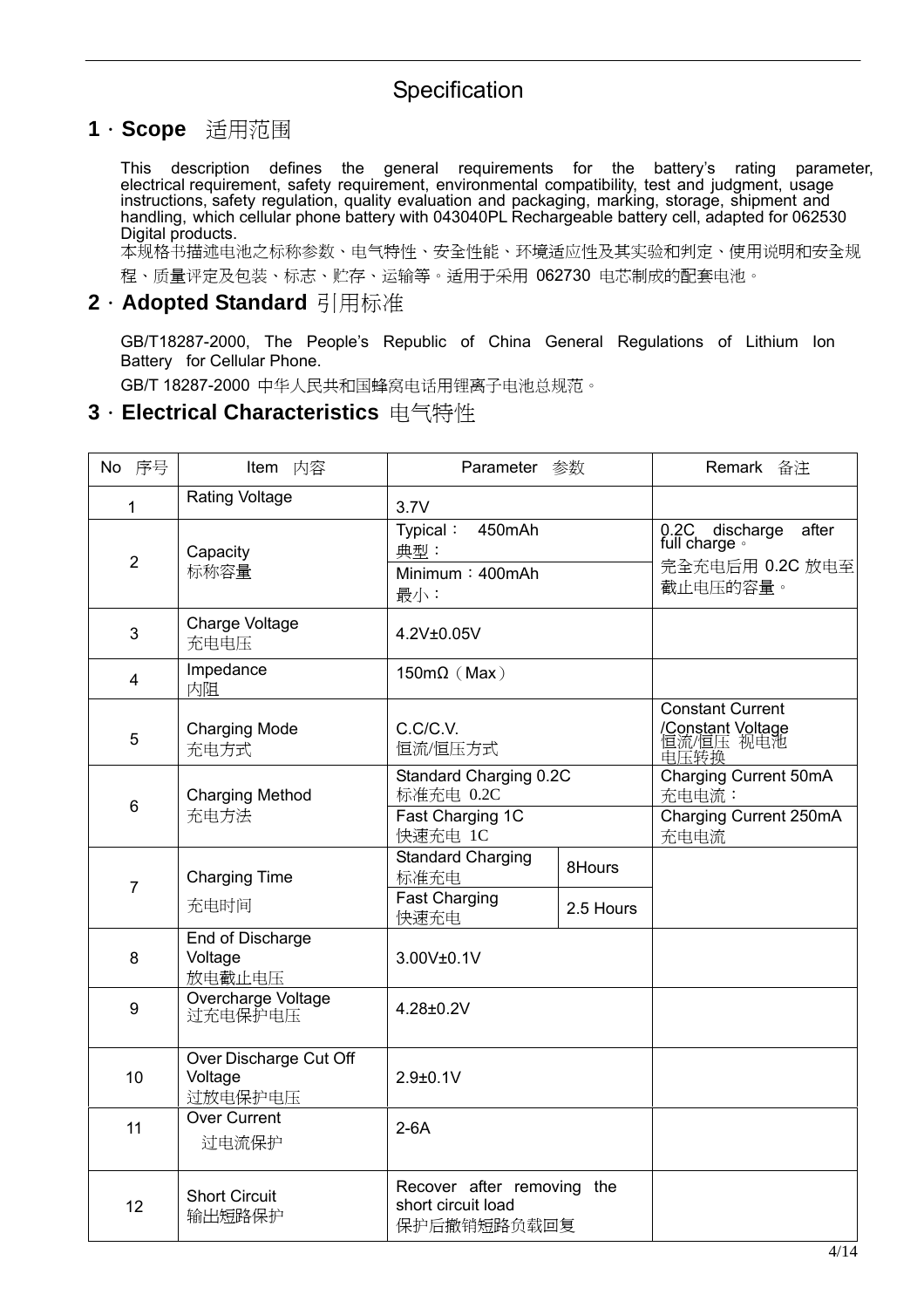| 13 | Consumption<br>Operating<br>Current<br>工作消耗电流 | 10 uA (Max)                    |                      |                                                                                              |
|----|-----------------------------------------------|--------------------------------|----------------------|----------------------------------------------------------------------------------------------|
| 14 | <b>Operating Temperature</b><br>工作温度          | Charging<br>充电                 | $0 - 45^\circ C$     |                                                                                              |
|    |                                               | Discharging<br>放电              | $-10$ ~60 $°C$       |                                                                                              |
| 15 | Storage Temperature<br>贮存温度                   | $-5^{\circ}$ C $-35^{\circ}$ C | Recommend 推荐 (25±5℃) | should<br>Storagecapacity<br>be 40%~50% full<br>charge<br>capacity<br>贮存时应充电至容量<br>的 40%~50% |
| 16 | <b>ID Resistor</b><br>ID 电阻                   | 无                              |                      |                                                                                              |
| 17 | <b>NTC Resistor</b><br>NTC 电阻                 | 无                              |                      |                                                                                              |
| 18 | <b>ESD Test</b><br>静电测试                       | ±4KV                           |                      |                                                                                              |
| 19 | Cycle Life<br>循环寿命                            | 300 cycle<br>300 次             |                      |                                                                                              |

#### **4**.**Battery Configuration** 电池组成

| 编号<br>No. | 项目<br>Item        | 类型<br>$\tau_{\text{ype}}$ | 数量<br>Qty |
|-----------|-------------------|---------------------------|-----------|
|           | 电芯<br>Cell        | 062530                    |           |
|           | 保护板<br><b>PCM</b> | WP-0415                   |           |
| ⌒         | 3P端子              | ZH1.5-3P                  |           |

#### **5**.**Battery Performances Test Criterion** 电池性能测试规范

#### **5.1 Appearance** 外观

There shall be no such defect as scratch, flaw, crack, rust, leakage, which may adversely affect commercial value of battery.

电池外表面清洁,无电解液泄漏,无明显的划痕及机械损伤,无变形,无影响电池价值的其它外观缺陷。

#### **5.2 Measurement Apparatus** 测试设备

(1) Dimension Measuring Instrument 尺寸测量设备

The dimension measurement shall be implemented by instruments with equal or more precision scale of 0.01mm.

测量尺寸的仪器的精度应不小于 0.01mm。

#### (2)Voltmeter 电压表

Standard class specified in the national standard or more sensitive class having inner impedance not less than 10 KΩ/V.

国家标准或更灵敏等级,内阻不小于 10 KΩ/V。

(3)Ammeter 电流表

Standard class specified in the national standard or more sensitive class. Total external resistance including ammeter and wire is less than 0.01Ω.

国家标准或更灵敏等级,外部总体内阻包括电流表和导线应小于 0.01Ω。

(4) Impedance Meter 内阻测试仪

Impedance shall be measured by a sinusoidal alternating current method(AC 1kHz LCR meter). 内阻测试仪测试方法为交流阻抗法(AC 1kHz LCR)。 5/14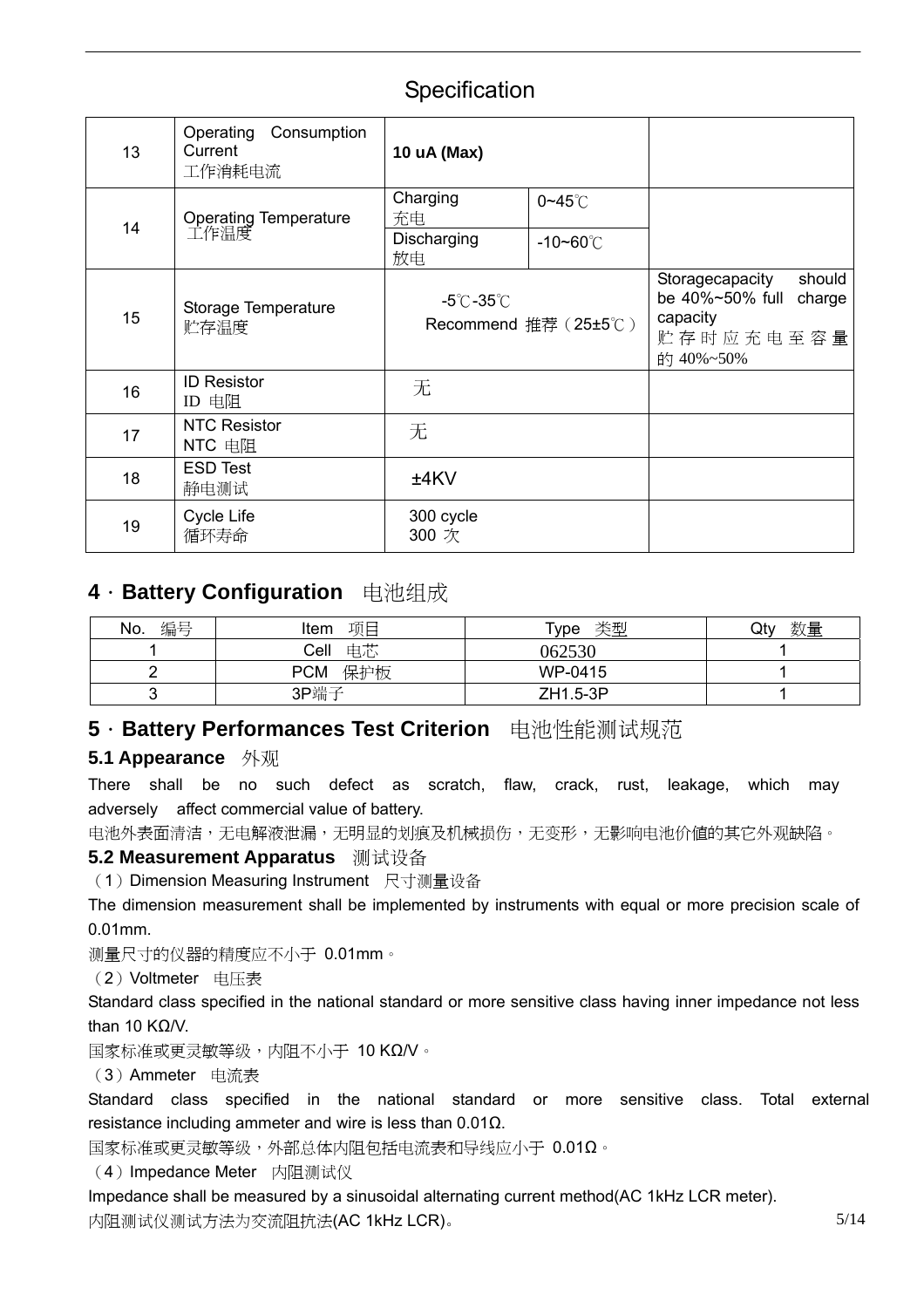**5.3 Testing Condition (unless otherwise specified)** 测试条件(除非另作说 明) Temperature 20℃±5℃, Relative humidity: 60±20%, Atmosphere pressure: 86 $\sim$ 106Kpa. 温度:20±5℃,相对湿度:60±20%,大气压强:86~106Kpa。

**5.4 Reliability Test** 可靠性测试

| Item 项目                                                    | Inspecting Method 测试方法                                                                                                                                                                                                                                                                                                                                                                                                                                               | Standard 标准                                                                                                                                                                                                                    |
|------------------------------------------------------------|----------------------------------------------------------------------------------------------------------------------------------------------------------------------------------------------------------------------------------------------------------------------------------------------------------------------------------------------------------------------------------------------------------------------------------------------------------------------|--------------------------------------------------------------------------------------------------------------------------------------------------------------------------------------------------------------------------------|
| High<br>temperature<br>performance<br>高温性能                 | When the battery is standard charged, it shall be<br>put into a chamber at $(55±2)$ °C for 2h, then<br>discharged at 1.0C5A constant current to 3.00V.<br>完全充电后置于 55±2℃,2h 用 1C <sub>5</sub> A 放电至<br>$3.0V \cdot$                                                                                                                                                                                                                                                   | Discharging shall not be less than<br>51 minutes; and the battery<br>appearance has no deform, no leak-<br>out and no explosion.<br>电池放电时间不少于 51min,电池外<br>观无变形、无爆裂。                                                           |
| Low<br>temperature<br>performance<br>低温性能                  | When the battery is standard charged, it shall<br>be put into chamber at $(-10\pm2)$ cfor<br>16-24h, then<br>discharged<br>at<br>0.2C <sub>5</sub> A<br>constant current to 3.00V before it is taken out<br>and put into the temperature of $(20±5)$ °C for 2h<br>for its appearance check with eyes.<br>完全充电后置于-10±2℃,16-24h 用 0.2CA 放<br>电, 结束后将电池置于 20±5℃条件下搁置 2h,<br>观察电 池外观。                                                                                    | Discharging shall not be less than<br>3<br>the<br>hours:<br>and<br>battery<br>deform,<br>appearance<br>has<br>no<br>no leak-out and no explosion.<br>电池放电时间不少于 3 小时电池外<br>观无变形、无爆裂。                                            |
| Electrical<br>load<br>maintenance<br>ability<br>荷电保持能力     | When<br>the<br>battery<br>completed<br>has<br>disconnected<br>standard charged, it shall<br>be<br>and put aside for<br>28<br>(20±5)<br>Days<br>at<br>$\mathcal{C},$ then<br>discharged<br>at<br>$0.2C_5$ A.<br>完全充电后,在 25±5℃条件下,将电开路搁置<br>28<br>天,再 0.2CsA 放电。                                                                                                                                                                                                       | Discharging shall not be less than<br>4.25 hours<br>放电时间不少于 4.25 小时                                                                                                                                                            |
| Constant<br>&<br>Humidity<br>Heat<br>Requirement<br>恒定湿热性能 | As the battery has completed fast charging with<br>constant current, it shall be put into the<br>(40±5)℃,90%-95%RH<br>thermos<br>humidistat<br>for 48h; then taken out at (20±5) °C for 2h. Check its<br>Appearance with eyes. Obtain<br>its<br>discharging Time after it is discharged at 1C5A<br>to<br>its final voltage 3.00V.<br>完全充电后,在 40±2℃,相对湿度为 90%-95%<br>的恒温恒湿条件下搁置 48h 后,再取出放在 20±5<br>℃条件下搁置 2h 再以 1C <sub>5</sub> A 放电。                                | The battery appearance shall have<br>no distortion, no explosion, no fire,<br>no smoke and no leak-out, and its<br>discharging<br>time<br>should<br>not<br>be less than 36 minutes.<br>电池外观应无明显变形 锈蚀 冒烟 或<br>爆炸,放电时间不低于 36min。 |
| Vibration<br>振动                                            | After fully charging, fixing the battery onto the<br>vibration platform. With amplitude<br>0.38mm<br>circularly<br>scanning<br>the<br>vibrating<br>in<br>of 10HZ-55HZ<br>frequency<br>from<br>three<br>directions $X \cdot Y \cdot Z$ for 30min respectively in<br>its scanning frequency velocity 10CT/min.<br>完全充电后,以 0.38mm 的振幅和 10Hz~30Hz 的频<br>率作谐振,将电池安装在振动台上,设置好 X.Y.Z 三<br>个方向上从扫频速率为 1oct/min,循还扫频振<br>动 30min。                                             | The battery appearance has no<br>distortion, no explosion, no fire, no<br>smoke and no leak-out. Battery<br>open voltage should be over 3.6V.<br>电池外观应无明显变形、锈蚀、冒<br>烟或爆炸,电池电压不低于 3.6V。                                         |
| <b>Bump</b><br>碰撞                                          | After vibration testing, use a clip or directly fix the battery on to the platform in the direction of $X \cdot Y$ .<br>Z vertical complementary axis, then adjust its<br>acceleration and pulse duration as below to have a<br>bump test. Pulse peak acceleration 100m/s2. Bumps<br>per minute 40-80. Pulse duration 16ms. Bump times<br>1000±10. 振动试验结束后,将电池平均按 X.Y.Z<br>三个互相垂 直轴向上,设置脉冲峰值加速度为<br>$100 \text{m/s}^2$ ,每分 钟碰撞次数 40~80,脉冲持续时间<br>16ms, 碰撞次数 1000±10。 | The battery appearance has no<br>distortion, no explosion, no fire, no<br>smoke and no leak-out.<br>Battery<br>open voltage should be over 3.6V.<br>电池外观应无明显变形、锈蚀、冒<br>烟或爆炸,电池电压不低于 3.6V。                                      |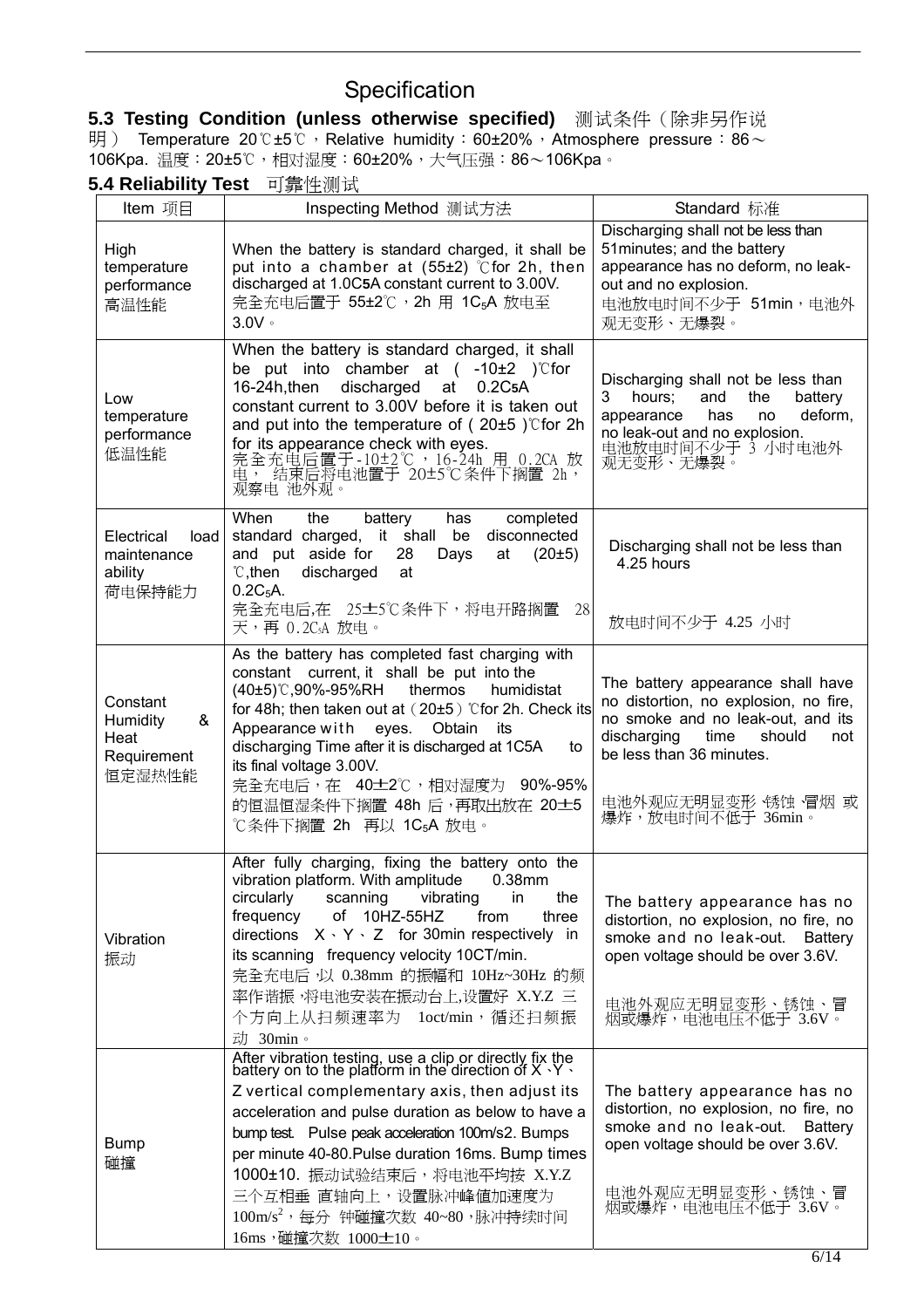$\overline{a}$ 

| Free Drop<br>自由跌落                              | After bump testing, the battery shall be<br>immediately dropped from the height of 1000mm<br>$(\text{minimum height})$ onto a 18mm $\sim$ 20mm<br>hard board on the cement floor. Free drop<br>one time respectively from $X \cdot Y \cdot Z$ positive and<br>negative axis(six directions). After<br>that,<br>battery is discharged at 1C5A to its final<br>the<br>voltage.<br>碰撞试验结束后,将样品电池从 1000mm 高处自由<br>跌落于水泥地面上的 18-20mm 厚的硬木板上,<br>从"X,Y,Z 正负六个方向每个方向 1 次。试验结束<br>后,能 完全充放电不少于 3 个循还。                                                                                                                                                                                                                                                                                                                                                                                                                             | The battery appearance has<br>no distortion, no explosion, no fire,<br>no smoke and no leak-out. Its<br>internal construction   nloosened<br>discharging shall not be less<br>than 51 minutes. 电池应不漏液,不<br>冒烟,不爆炸,能 插入蜂窝电话 锁<br>扣可靠 放电时间 不低于 51min。 |
|------------------------------------------------|---------------------------------------------------------------------------------------------------------------------------------------------------------------------------------------------------------------------------------------------------------------------------------------------------------------------------------------------------------------------------------------------------------------------------------------------------------------------------------------------------------------------------------------------------------------------------------------------------------------------------------------------------------------------------------------------------------------------------------------------------------------------------------------------------------------------------------------------------------------------------------------------------------------------------|-----------------------------------------------------------------------------------------------------------------------------------------------------------------------------------------------------------------------------------------------------|
| Overcharge<br>Protection<br>过充电保护<br>性能        | When the battery is fully charged, go on loading<br>8h<br>with<br>twice<br>rating<br>for<br>a<br>voltage,<br>2.0C5A out put current, it starts the over<br>charge protection function.<br>电池完全充电结束后,用恒流恒压源给电池加载<br>8h, 恒流恒源设定为 2 倍标称电压, 电流设定<br>为2C <sub>5</sub> A。                                                                                                                                                                                                                                                                                                                                                                                                                                                                                                                                                                                                                                                       | The<br>battery<br>appearance<br>has<br>no distortion, no explosion, no fire,<br>no smoke and no leak-out.<br>电池应不爆炸 不起火 不冒烟或漏<br>液。                                                                                                                 |
| Over<br>discharge<br>Protection<br>过放电保护<br>性能 | battery is discharged at 0.2C5A<br>the<br>The<br>in.<br>current<br>reaches<br>constant<br>till<br>it<br>over<br>discharge protection voltage at $(20±5)$ °C,<br>connected with a 30 $\Omega$ lead and discharged for 24h<br>电池在环境温度 20±5℃的条件下 以 0.2C <sub>5</sub> A 放电<br>至终止电压后,外接 30Ω负载电阻放电 24h。                                                                                                                                                                                                                                                                                                                                                                                                                                                                                                                                                                                                                        | The<br>battery appearance<br>has<br>no distortion, no explosion, no fire,<br>no smoke and no leak-out.<br>电池应不爆炸,不起火,,不冒烟或<br>漏液。                                                                                                                   |
| Short-circuit<br>Protection<br>短路保护性能          | As the battery has completed charging, short<br>circuit the positive and negative contacts<br>with $0.1\Omega$ resistor for 1h for appearance<br>check, then disconnect the resistor between the<br>contacts, the battery shall be charged at<br>1.0C5A mA in the constant current for 5S<br>电池完全充电后,将正负极用 0.1Ω 电阻短路 1h 将<br>正负极断开后,电池以 1CsA 电流瞬时充电 5S。                                                                                                                                                                                                                                                                                                                                                                                                                                                                                                                                                                   | The battery appearance has<br>no distortion, no explosion, no<br>fire, no smoke<br>and<br>no<br>leak-<br>Battery voltage should not<br>out.<br>be less than N*3.6V.<br>电池应不爆炸 不起火 不冒烟或漏<br>液; 瞬时充电后电池电压不<br>$4.4 \times 3.6V$                       |
| Heavy<br>Collision<br>重物冲击                     | Putting the battery on the platform, using 9.1KG<br>heavy hammer free drop from 0.61M height onto<br>the fixed battery.<br>电池置于冲击台上 将 9.1KG 重锤自 0.61M 高度自<br>由下落冲击已固定在夹具中的电池(电池的面积最<br>大的面应与台面垂直)。                                                                                                                                                                                                                                                                                                                                                                                                                                                                                                                                                                                                                                                                                                                        | Allowing<br>the<br>battery<br>to<br>be<br>deformed, but no explosion and no<br>fire<br>不起火,不爆炸,电池允许变形                                                                                                                                               |
| Cycle Life<br>循环寿命                             | The battery shall be constantly charged at $1.0C_5A$<br>in the temperature of $(20±5^{\circ}\text{C})$ . When its voltage<br>reaches 4.20V, it shall be charged to constant<br>voltage charging. It shall not stop charging until its<br>current is no more than $0.01C_5A$ . Put it aside for<br>0.5h-1h then discharge with $1.0C_5A$ in the<br>constant current to its final voltage3.00V. When the<br>discharging is finished, the battery shall be put<br>aside for 0.5h-1h<br>has<br>and<br>the<br>next<br>charge and discharge recycle. Theabove recycle<br>be continued unless there are<br>test shall<br><b>WO</b><br>continuous discharging time less than<br>36<br>minutes, which is taken as the end of the life.<br>电池循环寿命试验应在 20℃±5℃,以 ICA 充<br>电,_当电池端电压达到充电限制电压时,改<br>为恒压充 电,直到充电电流小于或等于 20mA,停<br>止充电搁置<br>0.5h-1h,然后以 1CsA 电流放电至终止电压,放<br>电 结束后,搁置 0.5-1h,再进行下一个循还,直<br>至连 续两次放电时间小于 36min,则认为寿命终<br>止。 | Its cycles shall be over 300 times.<br>循环寿命不低于 300 次                                                                                                                                                                                                |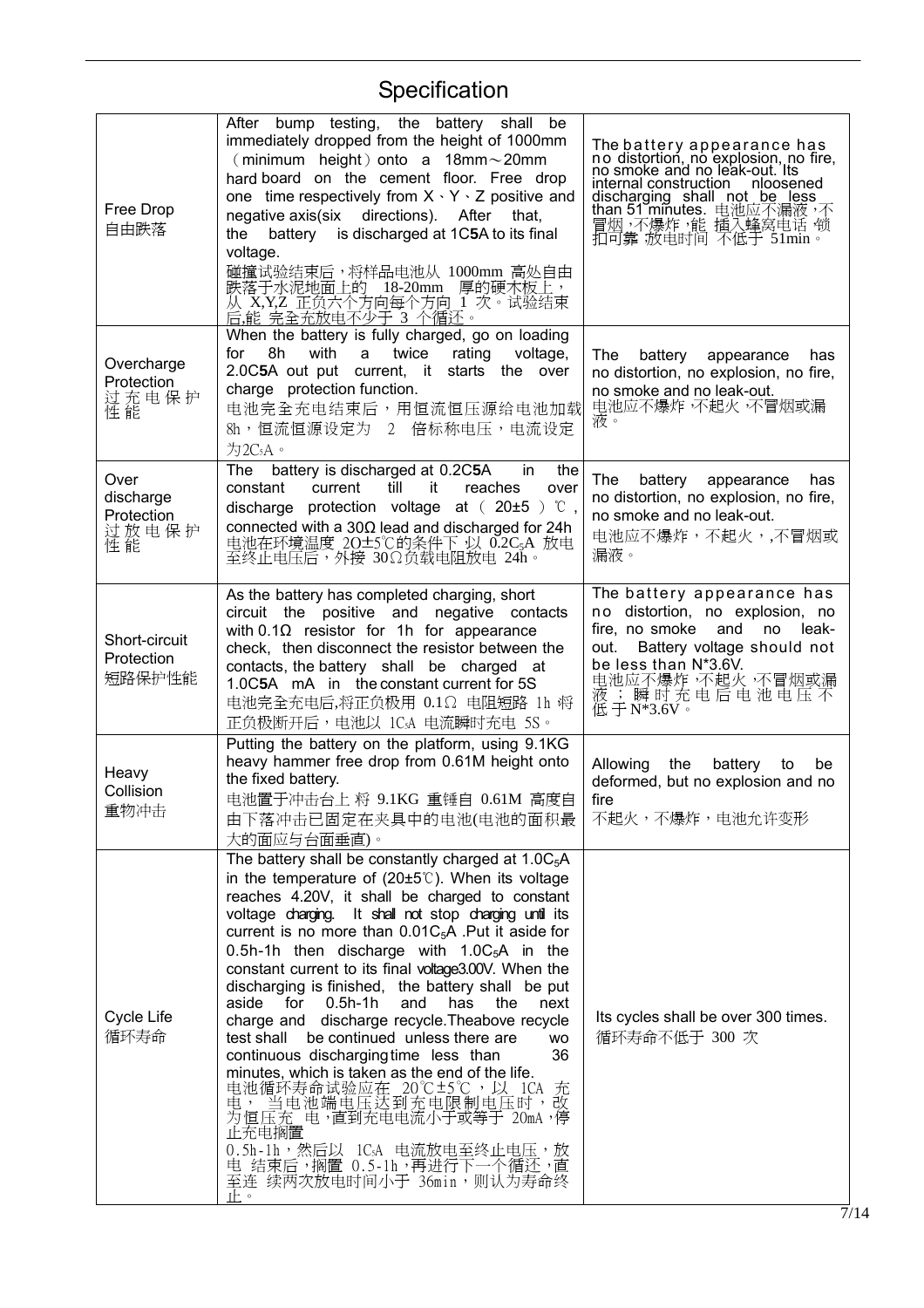### **6**.**Shipment** 运输

The battery should be packed in cartons under the condition of half capacity 20-50% for shipment. The Violent vibration, impaction or squeezing should be avoided in the transport process; neither is exposed in the sunlight nor rain. The batteries shall be shipped by normal transportation such as by road, by train, by ocean or by air.

电池应在半荷电状态 20-50%充电状态下包装成箱进行运输,在运输过程中应防止剧烈振动、冲击或挤压,防 止日晒雨淋,应适用汽车、火车、轮船、飞机等普通运输工具。

## **7**.**Storage** 贮存

The battery storage shall be in the clean and dry ventilation room at the temperature of -5~35° c and shall keep out of fire or heat and avoid touching corrosion elements. The batteries shall be charged every 6 months during storage. Both the stored cells in the process of the battery and the batteries in delivery shall

Be "first come, first use". The battery storage period is 12 months when into the warehouse. **Batteries** 

Expired must have a thorough check. Only the applicable batteries can be dispatched to the purchaser; the inapplicable ones shall be rechecked, if it remains, the purchaser shall have the right to dispose bad ones. 电池应贮存在环境温度-5~35℃的清洁、干燥通风的室内,应避免与蚀性物质接触,应远离火源及热源。电 池贮存过程中每六个月充电一次。电池的加工过程中使用库存电芯和电池交货出库时,均应该遵循"先进 先 出"的原则;电池从入库之日起,保存期限为 12 个月,超过贮存期限的产品必须重新进行逐批检查,合 格后 才能交付订货方,逐批检查不合格的按再提交检查的批处理,若仍然不合格,将由订货方决定处置。

#### **8**.**Package and Marking** 包装与标志

#### **8.1 Package** 包装

According to the attached. 包装箱外应标明产品名称、型号、数量、毛重、制造厂商及联络地址、出厂日期, 还应有"小心轻放""怕 湿""向上"等必要标志;其包装储运的标志应符合 GB-191-2000 的规定。

#### **8.2 Marking** 标志

Every battery shall have the following Chinese characters: Product、type、rating voltage 3.6V、 rating capacity contacts plus or minus and warnings produce date lot No. manufacturer (or the marks of the above characters)。 每个电池上应有下列中文标志:产品名称、型号、标称电压、标称容量、正负极性商标和 警示说明、以及制 造日期、批号、制造厂名(或包括以上数据的串号)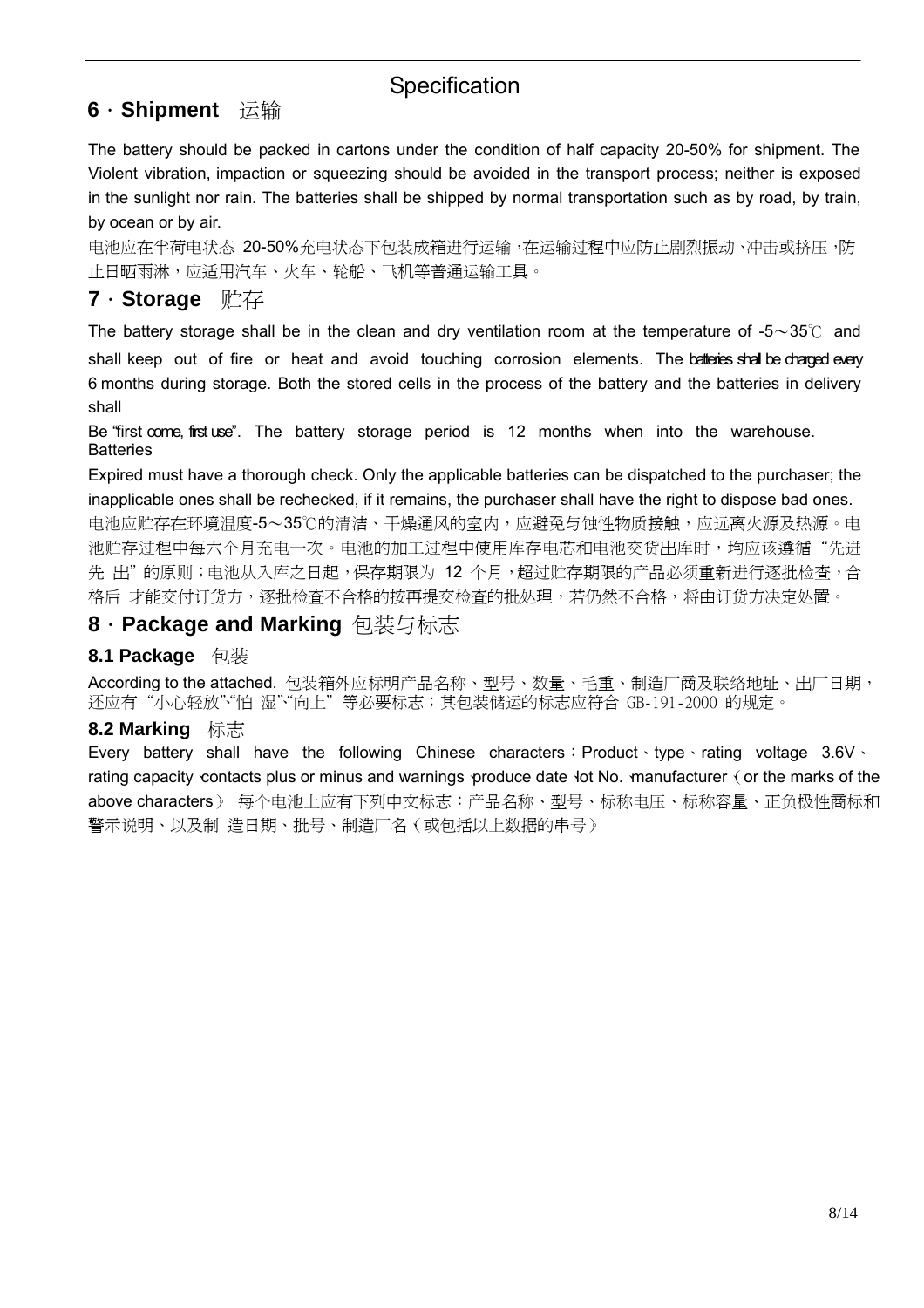**9**.**Protection Circuit** 保护电路

**9.1 Schematic of the PCB** 保护板原理图



#### **9.2 PCM BOM**

| Item | Reference        | Description         | Type                 | Qty | Mftr       |
|------|------------------|---------------------|----------------------|-----|------------|
|      | U1               | Protection          | G <sub>3</sub> J     |     |            |
| 2    | U <sub>2</sub>   | <b>Power Mosfet</b> | 2017                 |     |            |
| ≏    | R <sub>1</sub>   | Resistor            | 470Ω±5%              |     |            |
|      | R <sub>2</sub>   | Resistor            | $2K\Omega \pm 5\%$   |     |            |
| 5    | C <sub>1</sub>   | Capaction           | $0.1\mu$ F $\pm$ 20% |     |            |
|      | R <sub>103</sub> | Resistor            | 10K                  |     | <b>NTC</b> |
|      |                  | <b>PCB</b>          | WP-0415              |     |            |

## **9.3 PCM Parameter PCM** 参数

| NO 序号 | Item 项目                                           | Criteria 标准      |
|-------|---------------------------------------------------|------------------|
|       | Over-charge Protection Voltage<br>过充电保护电压         | $4.28 \pm 0.2 V$ |
| 2     | Over-discharge Protection Voltage<br>过放电保护电       | $3.0 + 0.1V$     |
| 3     | Over-current<br>过流保护                              | $2-6A$           |
| 4     | Current consumption in normal operation<br>工作消耗电流 | 10uA (Max)       |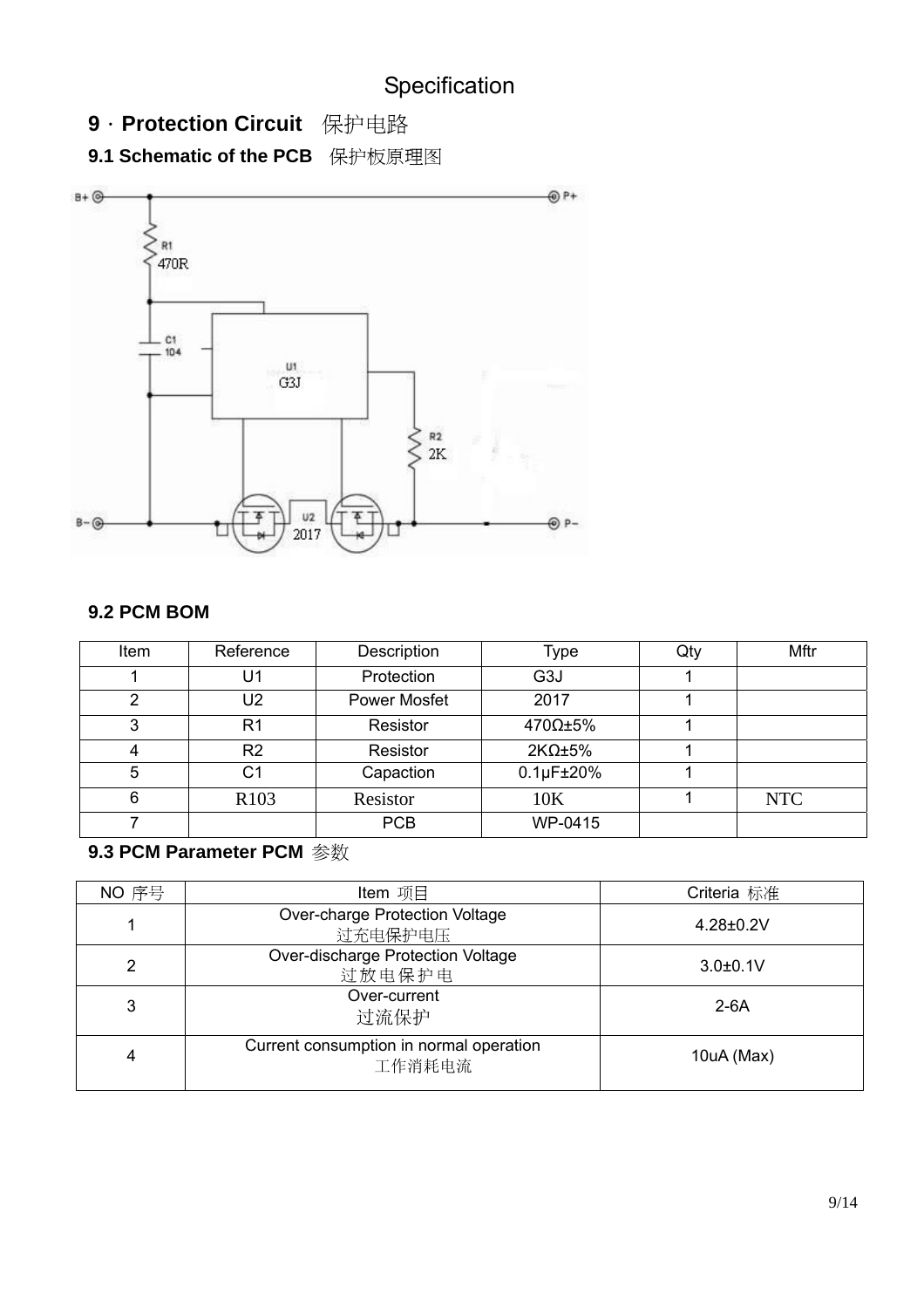### **10. Outline Drawing** 外形图



**GSP062530 Li-Polymer Battery Pack 3.7V 400mAh With Protect Circuit Module (3-4A) Connector : ZH1.5-3P**  Wire Unit:MM Red wire/Positive Electricity Blue wire / NTC Black wire/Negative Electricity

Thickness:Max 6.0 Length:Max30 Width: Max27 Weight: Max 10.5g

10/14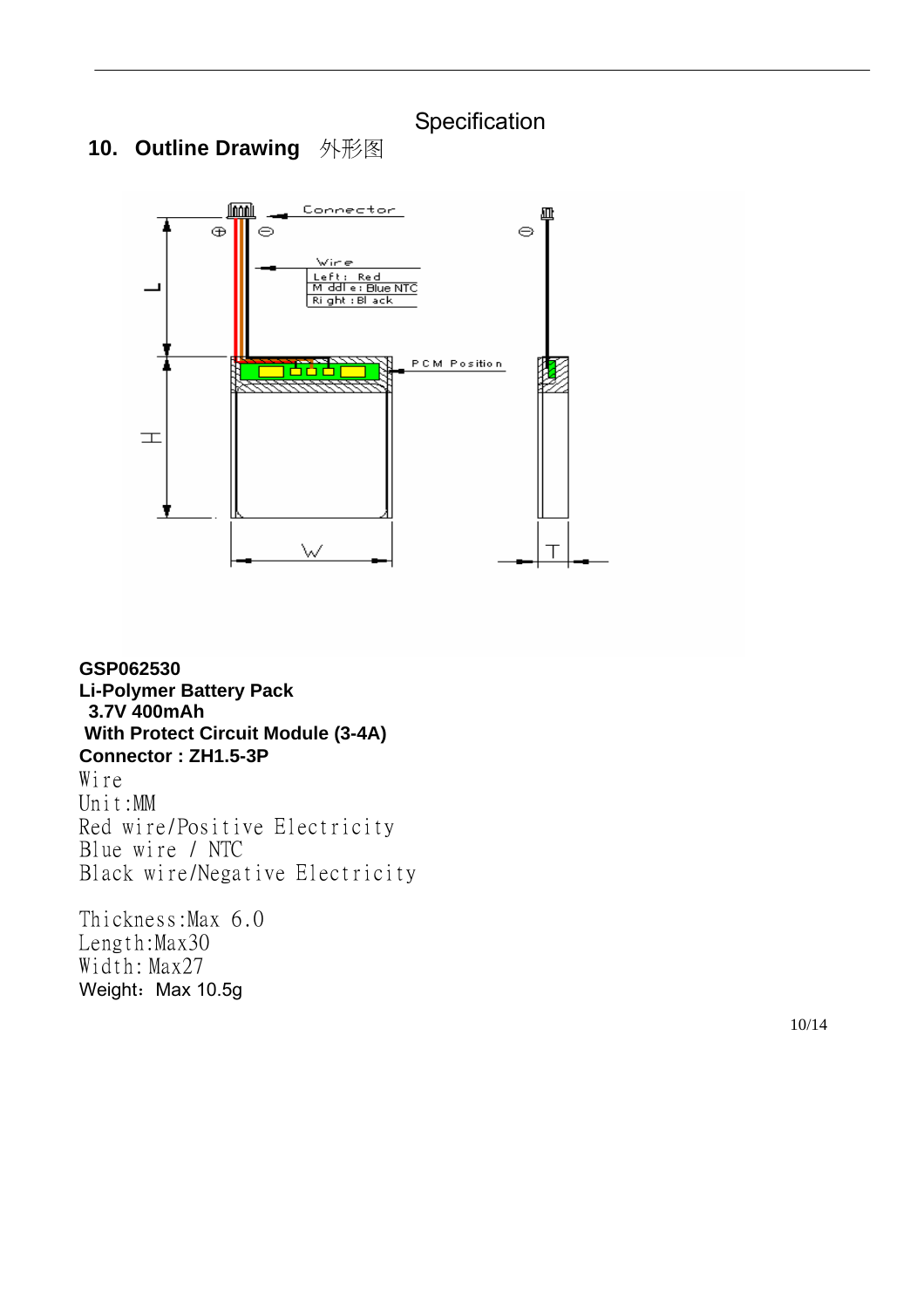## **11**.**Appendix** 附录 **Specification**

#### **11.1 Instructions and Safety Requirement** 使用说明和安全规程

#### **11.1.1 Recommending Usage** 推荐使用事项

- **1** Please read the battery instructions and the label on its surface before use. 使用电池前,请仔细阅读使用说明书和电池表面标识。
- **2** Use the battery indoors under normal condition temperature: (20±5)℃ absolute humidity 65±20%. 请在正常的室内环境中使用电池,温度(20±5)℃,相对温度:65±20%。
- **3** When in use, the battery shall be kept out of heat、high voltage and avoided children's touching. Do not drop the battery.

```
在使用过程中,应远离热源、高压,避免儿童玩弄电池,切勿摔打电池。
```
- **4** Use the compatible charger. Do not put the battery into the charger over 24hours。 本电池只能使用配套充电器充电,不要将电池放在充电器超过 24 小时。
- **5** Do not touch contacts together. Do not demolish or assembly the battery by yourself. Do not put the battery in the damp place to avoid danger.

切勿将电池正负极短路,切勿自己拆装电池,也勿让电池放在受潮处,以免发生危险。

**6** When the battery was stored for a long period, put it well in its half capacity. Do not wrap it with conduct material to avoid the damage caused by the direct contact between the metal and battery. Keep the battery in day places.

```
长期不用时,请将电池储存完好,让电池处于半荷电状态。请用不导电材料包裹电池,以避免金属直接
接触电池,造成电池损坏,将电池保存阴凉干燥处。
```
**7** Well disposed the disused battery. Do not put it into fire or water. 废弃电池请安全妥当处理,不要投入火中或水中。

#### **11.1.2 Hazard Warning** 危险警告

**1 Forbid Disassemble Batteries** 禁止拆装电池

The battery has protective component and circuit internally to avoid danger. Mishandling such as improper disassembly will destroy its protective function and make it heat, smoke, distort or burning.

电池内部具有保护机构和保护电路可以避免发生危险。不合适的拆装会损坏保护功能,将会造成让电池 发热、冒烟、变形或燃烧。

**2 Forbid Short-circuit Batteries** 禁止让电池短路

Do not touch the plus and minus contacts with metals. Do not put the battery with metal element together in either storage or movement. If the battery is short-circuit, it carries magnified current which will cause damage and make the battery heat, smoke, distort or burning. 不要将电池的正负极用金属连接,也不要将电池与 金属片放在一起存储和移动。如果电池被短路,将会 有超大电流流过,将会损坏电池,造成电池发热、冒 烟、变形或燃烧。

**3 Forbid heat and burn the battery** 严禁加热和焚烧电池

If heating or burning the battery, it will caused the isolated element in the battery dissolved, protection function stopped or the electrode burning, over heated, which will make the battery heat, smoke, distort or burning.

加热和焚烧电池将会造成电池隔离物的溶化、安全功能丧失或电解质燃烧,过热就会使电池发热、冒烟、 变形或燃烧。

**4 To avoid use the battery near the heat** 避免在热源附近使用电池

Do not use the battery near the fire and stove, or over 80℃, and over heating will cause the battery internal short-circuit and make it heat, smoke, distort or burning.

不要在火源、烤炉附近或超过 80℃的环境中使用电池,过热将会导致电池内部短路,使电池发热、冒烟、 变形或燃烧。

**5 Forbid bathing the battery** 禁止弄湿电池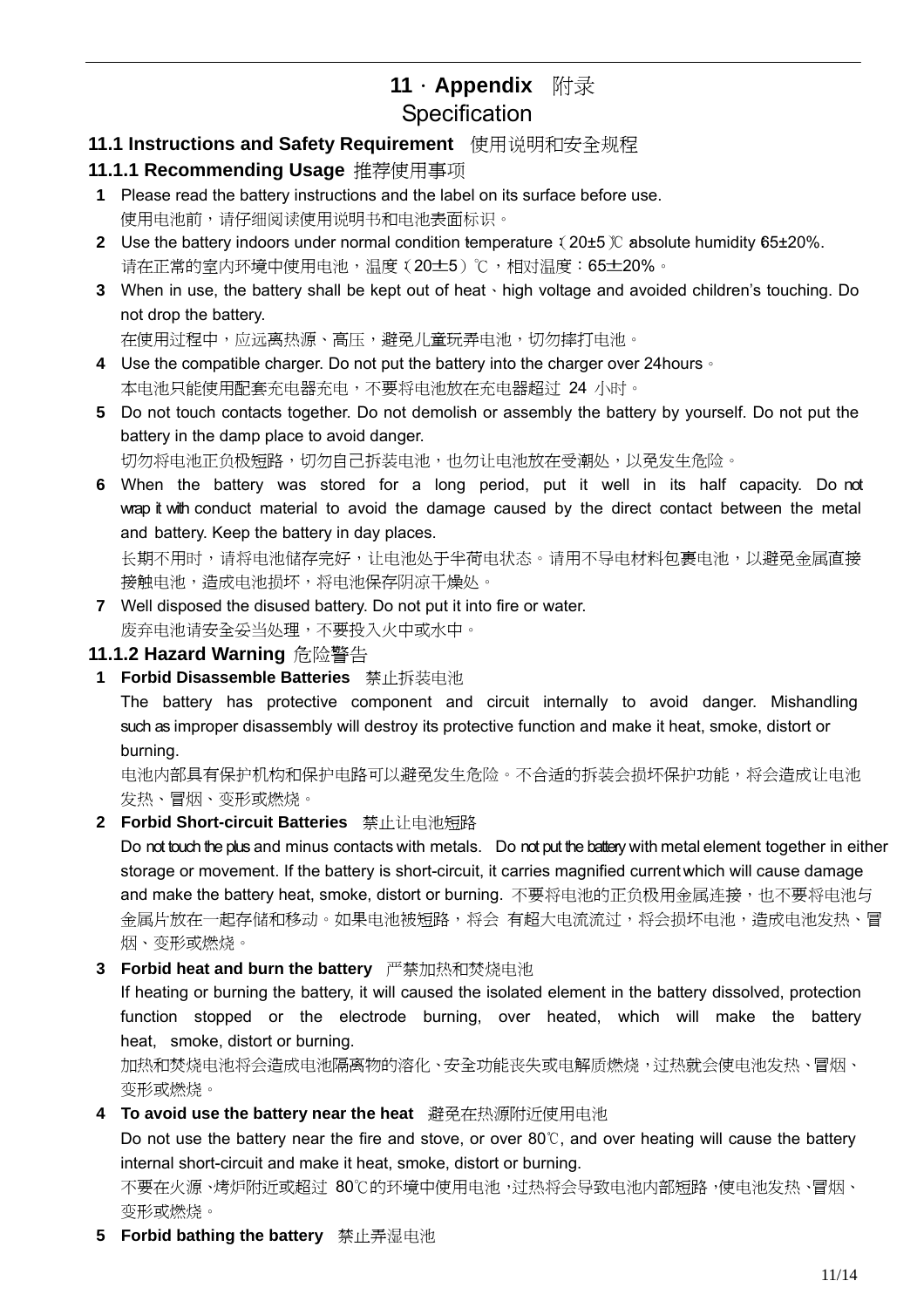Do not dampen the battery, or even immerse it in the water, which will cause internal protection circuit and its function lost or abnormal chemical reactions, which will lead to heating, smoking, distortion or burning.

不要弄湿电池,更不能将电池投入水中,否则会造成电池内部保护电路和功能丧失及发生不正常的化学 反应,电池有可能发热、冒烟、变形或燃烧。

- **6 Avoid charging near fire or in the sunlight** 避免在火源附近或阳光直射下充电 Otherwise, it will cause internal protection circuit and its function lost or abnormal chemical reactions, which will lead to heating, smoking, distortion or burning. 否则会造成电池内部保护电路和功能丧失和发生不正常的化学反应,电池有可能发热、冒烟、变形或燃 烧。
- **7 Danger in using non-indicated chargers in** 使用非专用充电器给电池充电,会发生危险 Charging in abnormal condition, the battery will cause internal protection circuit and its function lost or abnormal chemical reactions, which will lead to heating, smoking, distortion or burning. 在非正常的条件下充电会造成电池内部保护电路功能丧失和发生不正常的化学反应,电池有可能发热、 冒烟、变形或燃烧。
- **8 Forbid Damage Battery** 禁止破坏电池

Do not allow damage the battery with the metals gouged, forged or dropped etc., otherwise, it will cause over-heated, distort, smoke or burning, even in danger.

禁止用金属凿入电池、锤打或摔打电池或其他方法破坏电池,否则会造成电池发热、冒烟、变形或燃烧, 甚至会发生危险。

**9 Forbid directly welding on the battery** 禁止在电池主体上直接焊

Over-heated will cause the isolated element dissolved in the battery and losing protective function its cycle life, even will cause over-heated, distort, smoke or burning.

过热将会造成电池隔离物的溶化、安全保护功能丧失,使电池发热、冒烟、变形或燃烧。

**10 Forbid directly charging on the power socket or car kit cigarette** 严禁将电池直接在电源插座上或 车载点烟器上充电

High voltage and amplified current will damage the battery and reduce its cycle life, even will cause over-heated, distort, smoke or burning.

高压、大电流将会过电池而使其损坏,或使电池发热、冒烟、变形或燃烧。

**11 Do not use this battery for other equipment** 不可将电池用于其他设备 Impropriate usage will damage the battery and reduce its cycle life, even will cause over-heated, distort, smoke or burning. 不恰当使用会损坏电池的性能、降低寿命,甚至会使电池发热、冒烟、变形或燃烧。

#### **12 Do not touch the leak-out battery** 不要直接触及漏液电池

The leak-out electrolyte will cause the skin uncomfortable. If it drops into eyes, do not rob the eyes but wash in time, and go to hospital for treatment.

渗漏的电解液会造成皮肤不适,万一电解液进入眼睛,尽快用清水冲洗,不可揉眼,并迅速送医院处理。

#### **11.1.3 Warning** 警告

- **1** This battery cannot mix with deposal or twice- recycled batteries in use. Otherwise, for its abnormal charge and discharge, it will cause over-heated, distort, smoke or burning. 电池不可与其它类型的一次或二次电池混用,否则因为不正常的充、放电造成电池发热、冒烟、变形或 燃烧。
- **2** Keep the battery out of children's reach and prevent them biting or swallowing the battery. 将电池远离孩童不能得到的地方,以避免孩童噬咬或吞咽电池,如果吞咽了电池,应迅速送医院处理。
- **3** Do not insert the battery onto the charger for a long time If charging beyond the normal time, the battery is still in the charger, please stop charging. The abnormal charging will cause battery over-heated, distort, smoke or burning.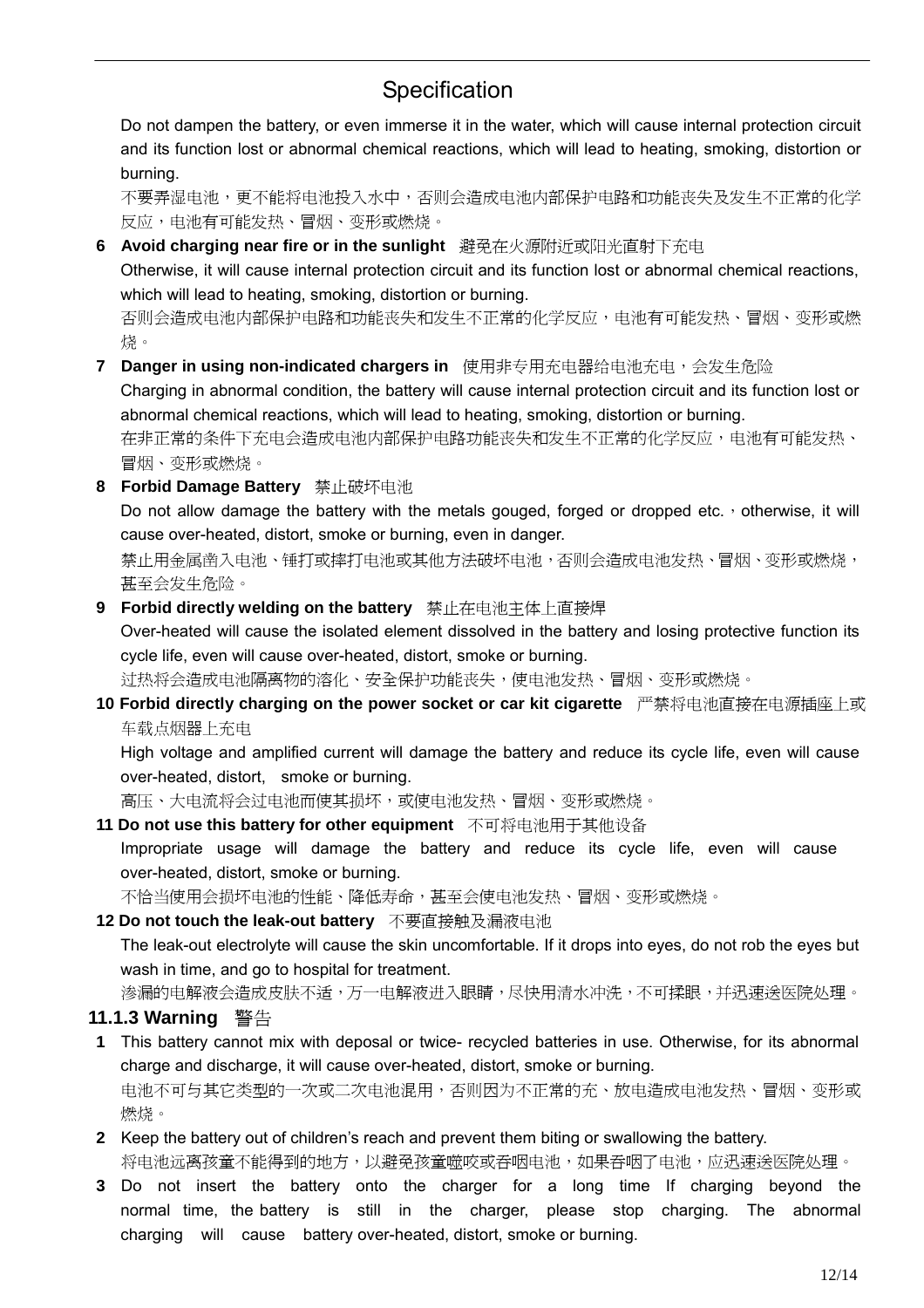如果超过正常充电时间很长时间充电器仍在充电,应停止充电,不正常的充电有可能会使电池发热、冒 烟变形或燃烧。

**4** Do not put into microwave stove or any other pressure apparatus. Take the battery away from the cellular phone or the charger if it is instant heated or leak-out (or odors) and depose it. The bad battery will causes over-heated, smoke or burning. 不可置于微波炉或其他压力容器中瞬间加热或结构漏液(或有异味)应让电池离开手机或充电器并弃用。

使用不正常的电池会发热、冒烟、变形或燃烧。

- **11.1.4 Cautions** 注意事项
- **1 Notice** 注意

The battery shall be prevented to be exposed in effulgence so as not to cause over-heated, distort, smoke and weaken its performance and cycle life.

避免在强光爆晒环境下使用电池,以免发热、变形、冒烟.至少避免电池性能下降、降低寿命。

**2 Electro Static-free** 防静电

There is a protective circuit inside the battery to prevent contingency. Do not use the battery in the Electro static circumstances, (above 1000V), for it is easily destroyed the circuit board so that the battery doses not work and causes over-heated, distort, smoke or burning.

电池中装有保护电路以避免各种意外情况发生。不要在产生静电的场所使用电池,因为静电(1000V 以 上)容易损坏保护板,而导致电池工作不正常,发热、变形、冒烟或起火燃烧。

**3 Discharging Temperature Range** 充电温度范围

Recommended discharging temperature range is 0-40℃, beyond which it will result in decadence of the battery performance and shortness of its life.

推荐的充电温度范围是 0-40℃。在超出此范围的环境中充电会造成电池性能下降、减少寿命。

- 4 Read carefully the manual before use or whenever in need. 在使用电池之前,请仔细阅读使用手册 并经常在需要时阅读。
- **5 Charging Method** 充电方式

Use the special chargers in the recommended charging method to charge the battery. 请使用专用充电器和推荐的充电方式,在推荐的环境条件下给电池充电。

**6 First Usage** 第一次使用

When you use the battery for its first time, do not put it into the cellular phone or any other equipment once you find it in unusual conditions such as unclearness or odors. The battery should be returned to the vendor.

在第一次使用电池时,若发现电池不整洁或有异味等不正常现象,不可继续将电池用于手机或其他它设 备,应将电池返回销售商。

**7 Children Use** 儿童使用 When Children use the battery, they should be under their parents' instructions and superintend in use.

儿童使用电池前,应受父母指导,并在使用中受监督是否正确。

**8 Avoid Children's Touch** 避免孩童接触电池

Battery should keep out of the place where children in reach. Prevent children taking the battery out of the charger or the cellular phone to play.

电池应放在孩童不易拿到的位置,应避免孩童将电池从充电器或手机中取出、玩弄。

**9** To avoid the leak-out liquid be exposed to the skin or clothes. If touched, please wash by clean water so as not to cause the skin uncomfortable

注意避免电池漏液接触皮肤或衣物,若已接触请用清水冲洗,以免造成皮肤不适。

**10 Consultation** 咨询

When you buy the battery, please note how to contact with the vendors, so that you may get intouch with vendors for consultation whenever in need